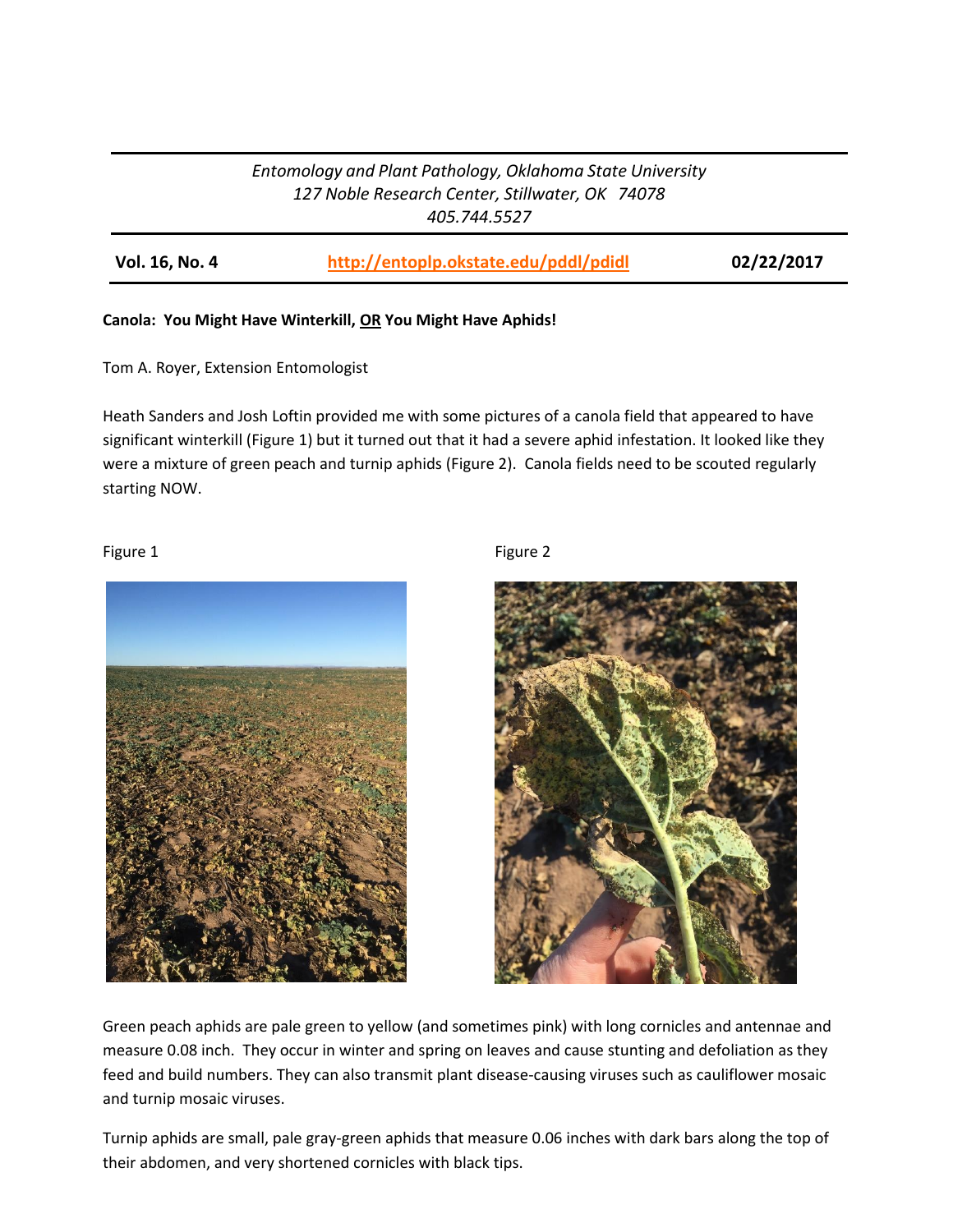### Green peach aphid **Turnip aphid** Turnip aphid







Green peach aphids Turnip aphids on raceme



Look for aphids on the underside of the leaves. Later, when plants have bolted, they will be on leaves and racemes.

Research at OSU found that and average of one green peach aphid per plant can reduce seed yield by about 0.5 lb. per acre. Latest quote for June Futures for canola at Fargo, ND USDA is canola can be contracted for about \$0.18 per lb. [https://www.ams.usda.gov/mnreports/ms\\_gr111.txt.](https://www.ams.usda.gov/mnreports/ms_gr111.txt) Dr. Sholar says that a more realistic price is \$0.14 per lb. Let's assume application costs are \$10.00 per acre. A simple calculation shows that an infestation of 143 aphids per plant X 0.5 lb. loss per aphid (71.5 lb.), x \$0.14 per lb. would result in a loss of about \$10.00 per acre, equal to the cost of the application. This is the ECONOMIC INJURY LEVEL (EIL). We typically set the ECONOMIC THRESHOLD (ET) below the EIL, in this case at 80% of the EIL (143 aphids x 0.8) = 114 aphids per plant) to give time to schedule an application before the EIL is reached. Table 1 is a set of suggested ECONOMIC THRESHOLDS, based on the cost of the application and a price of \$0.14 per pound of canola.